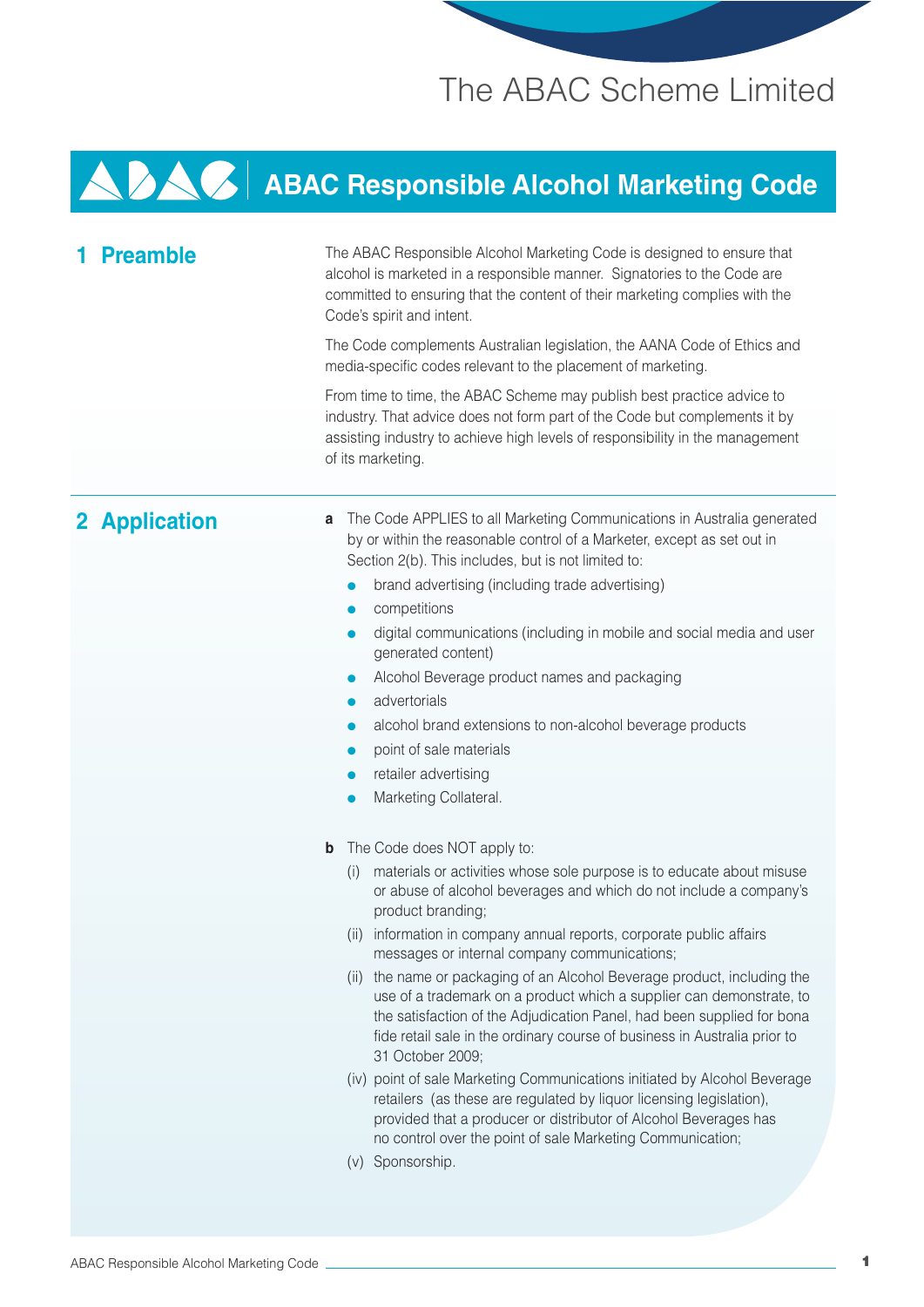| <b>3 Standards to</b><br>be applied | a           | Responsible and moderate portrayal of Alcohol Beverages<br>A Marketing Communication must NOT:                                                                                                                                                                                                                                                            |
|-------------------------------------|-------------|-----------------------------------------------------------------------------------------------------------------------------------------------------------------------------------------------------------------------------------------------------------------------------------------------------------------------------------------------------------|
|                                     |             | show (visibly, audibly or by direct implication) or encourage the<br>(i)<br>excessive or rapid consumption of an Alcohol Beverage, misuse<br>or abuse of alcohol or consumption inconsistent with the Australian<br>Alcohol Guidelines;<br>show (visibly, audibly or by direct implication) or encourage<br>(11)                                          |
|                                     |             | irresponsible or offensive behaviour that is related to the consumption or<br>presence of an Alcohol Beverage;                                                                                                                                                                                                                                            |
|                                     |             | (iii) challenge or dare people to consume an Alcohol Beverage; or                                                                                                                                                                                                                                                                                         |
|                                     |             | (iv) encourage the choice of a particular Alcohol Beverage by<br>emphasising its alcohol strength (unless emphasis is placed on the<br>Alcohol Beverage's low alcohol strength relative to the typical strength<br>for similar beverages) or the intoxicating effect of alcohol.                                                                          |
|                                     | $\mathbf b$ | <b>Responsibility toward Minors</b>                                                                                                                                                                                                                                                                                                                       |
|                                     |             | A Marketing Communication must NOT:                                                                                                                                                                                                                                                                                                                       |
|                                     |             | have Strong or Evident Appeal to Minors;<br>(i)                                                                                                                                                                                                                                                                                                           |
|                                     |             | depict a person who is or appears to be a Minor unless they are<br>(ii)<br>shown in an incidental role in a natural situation (for example, a family<br>socialising responsibly) and where there is no implication they will<br>consume or serve alcohol;                                                                                                 |
|                                     |             | (iii) depict an Adult who is under 25 years of Age and appears to be an<br>Adult unless:                                                                                                                                                                                                                                                                  |
|                                     |             | they are not visually prominent;                                                                                                                                                                                                                                                                                                                          |
|                                     |             | they are not a paid model or actor and are shown in a Marketing<br>$\bullet$<br>Communication that has been placed within an Age Restricted<br>Environment; or                                                                                                                                                                                            |
|                                     |             | (iv) be directed at Minors through a breach of any of the Placement Rules.                                                                                                                                                                                                                                                                                |
|                                     | C           | Responsible depiction of the effects of alcohol<br>A Marketing Communication must NOT:                                                                                                                                                                                                                                                                    |
|                                     |             | suggest that the consumption or presence of an Alcohol Beverage may<br>$\left( 1\right)$<br>create or contribute to a significant change in mood or environment;                                                                                                                                                                                          |
|                                     |             | show (visibly, audibly or by direct implication) the consumption or<br>(11)<br>presence of an Alcohol Beverage as a cause of or contributing to the<br>achievement of personal, business, social, sporting, sexual or other<br>success;                                                                                                                   |
|                                     |             | (iii) if an Alcohol Beverage is shown (visibly, audibly or by direct<br>implication) as part of a celebration, imply or suggest that the Alcohol<br>Beverage was a cause of or contributed to success or achievement; or                                                                                                                                  |
|                                     |             | (iv) suggest that the consumption of an Alcohol Beverage offers any<br>therapeutic benefit or is a necessary aid to relaxation.                                                                                                                                                                                                                           |
|                                     | d           | Alcohol and Safety<br>A Marketing Communication must NOT show (visibly, audibly or by direct<br>implication) the consumption of an Alcohol Beverage before or during<br>any activity that, for safety reasons, requires a high degree of alertness<br>or physical coordination, such as the control of a motor vehicle, boat or<br>machinery or swimming. |
| 4 No fault breach                   |             | A breach of this Code that is reasonably unforeseeable by or outside the<br>reasonable control of the Marketer or their agency will be classified as<br>a no fault breach.                                                                                                                                                                                |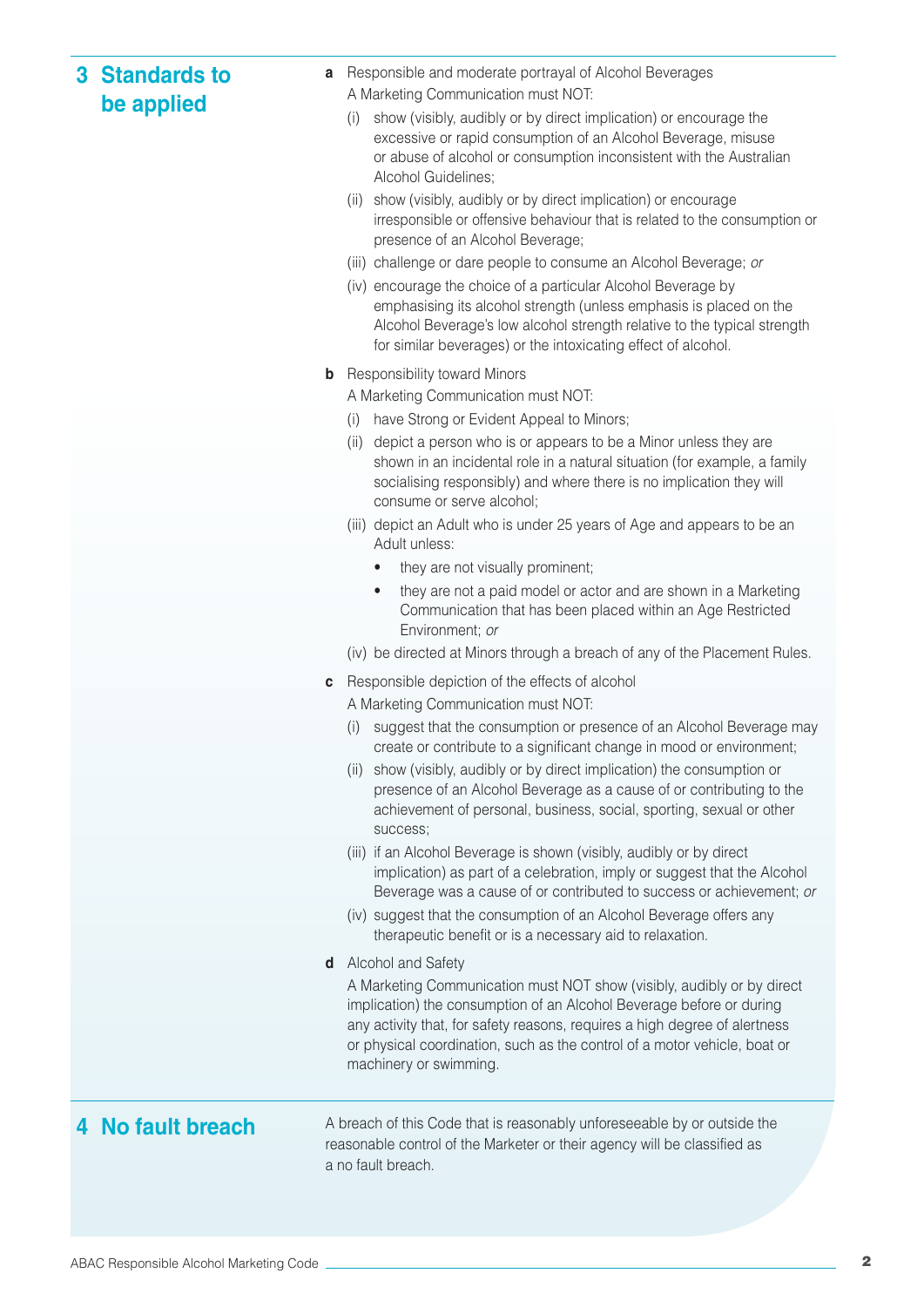**5** Interpretation Compliance of a Marketing Communication with the Code is to be assessed in terms of the probable understanding of the Marketing Communication by a reasonable person to whom the material is likely to be communicated, and taking its content as a whole.

Capitalised terms have the meanings set out in section 6 below.

Headings do not expand the Code.

### **6 Definitions** In this Code:

**AANA Code of Ethics** means the Australian Association of National Advertisers Code of Ethics.

**ABAC Scheme** means The ABAC Scheme Limited.

**Adjudication Panel** means the panel convened to adjudicate a complaint received by the ABAC Scheme.

**Adult** means a person who is of legal purchase age in Australia.

#### **Age-Restricted Environment** means:

- licensed premises that do not permit entry by Minors; or
- a non alcohol-specific age-restricted digital platform (including, for example, a social media website or application) which:
	- requires users to register and login to use the platform, including the provision of their full date of birth; and
	- is able to hide the existence of any alcohol-related pages, sites and content such that they are not visible other than to a user who has registered on the platform as being 18 years of age or over.

**Alcohol Beverage** means a beverage containing at least 0.5% alcohol by volume.

**Australian Alcohol Guidelines** means the electronic document 'Australian Guidelines to Reduce Health Risks from Drinking Alcohol (1–2)' published by the National Health & Medical Research Council ("NHMRC") as at 1st January 2010.

**Code** means this ABAC Responsible Alcohol Marketing Code.

**Marketer** means a producer, distributor or retailer of Alcohol Beverages.

**Marketing Collateral** means material used by a Marketer to promote a brand and support the sales and marketing of Alcohol Beverages, including gifts with purchase, competition prizes and branded merchandise.

**Marketing Communications** means marketing communications in Australia generated by or within the reasonable control of a Marketer (apart from the exceptions listed in Section 2(b)), including but not limited to brand advertising (including trade advertising), competitions, digital communications (including in mobile and social media), product names and packaging, advertorials, alcohol brand extensions to non-alcohol beverage products, point of sale materials, retailer advertising and Marketing Collateral.

**Minor** means a person who is under 18 years of age and therefore not legally permitted to purchase an Alcohol Beverage in Australia.